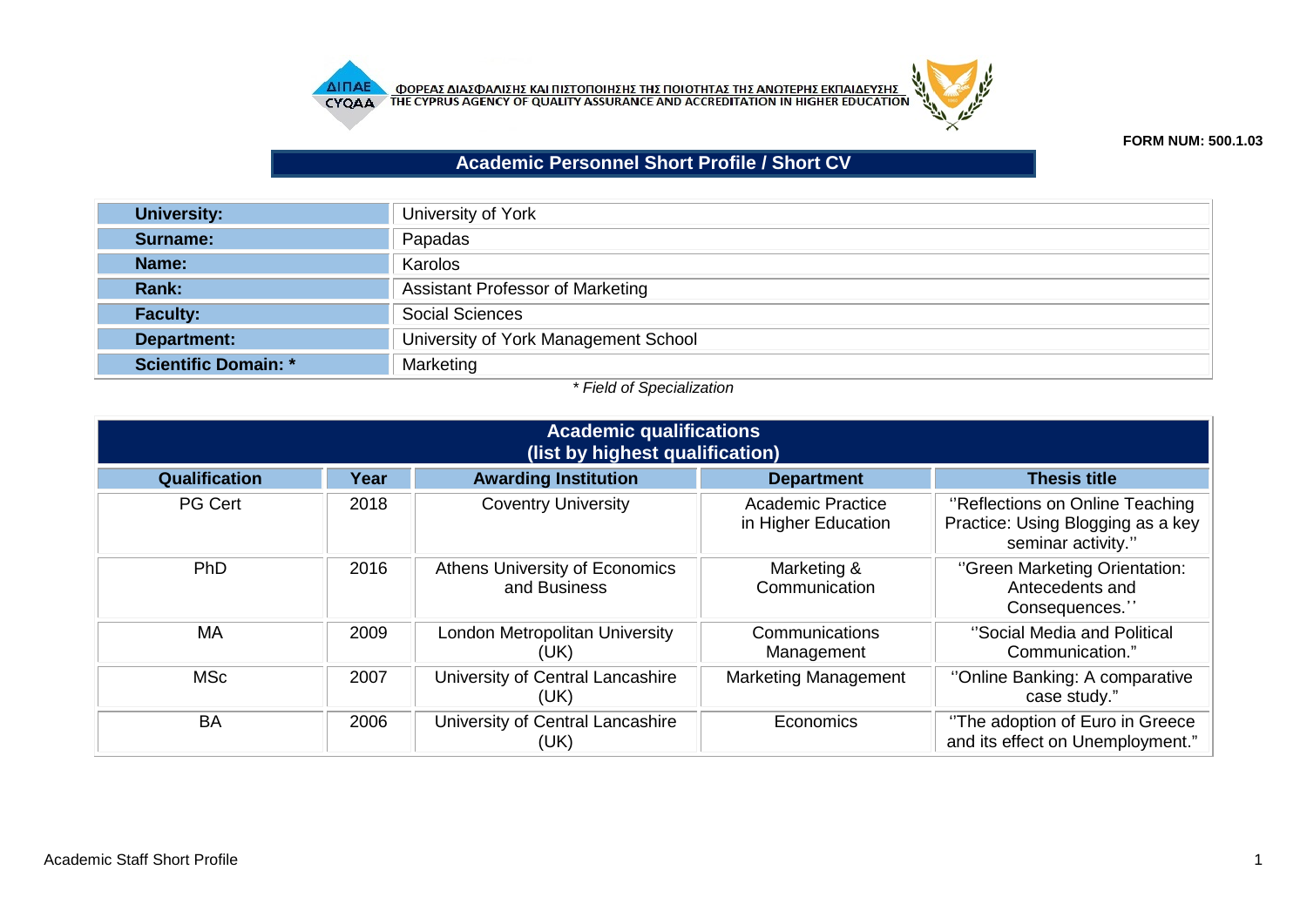| Employment history – List by the three (3) most recent |         |                            |                 |                                          |  |
|--------------------------------------------------------|---------|----------------------------|-----------------|------------------------------------------|--|
| <b>Period of employment</b>                            |         |                            | <b>Location</b> |                                          |  |
| <b>From</b>                                            | Тο      | <b>Employer</b>            |                 | <b>Position</b>                          |  |
| 1-2019                                                 | Today   | University of York         | York, U.K.      | Assistant Professor of<br>Marketing      |  |
| $07 - 2016$                                            | 12-2018 | <b>Coventry University</b> | Coventry, U.K.  | Lecturer in Marketing                    |  |
| 05-2013                                                | 05-2014 | <b>APIVITA</b>             | Athens, Greece  | <b>Digital Communications</b><br>Manager |  |

| Key refereed journal papers, monographs, books, conference publications etc. List the five (5) more recent and other<br>five $(5)$ selected $-(max total 10)$ |      |                                                                                                                           |                                             |                                                                                                                             |             |                |
|---------------------------------------------------------------------------------------------------------------------------------------------------------------|------|---------------------------------------------------------------------------------------------------------------------------|---------------------------------------------|-----------------------------------------------------------------------------------------------------------------------------|-------------|----------------|
| <b>Ref. Number</b>                                                                                                                                            | Year | <b>Title</b>                                                                                                              | <b>Other authors</b>                        | Journal and<br><b>Publisher /</b><br><b>Conference</b>                                                                      | Vol.        | <b>Pages</b>   |
|                                                                                                                                                               | 2021 | "Brand Orientation:<br>Conceptualization, scale<br>development and validation."                                           | L. Piha, V. Davvetas                        | Journal of Business<br>Research<br>(ABS: 3, IF2020:<br>7.55)                                                                | 134         | $203 -$<br>222 |
| $\overline{2}$                                                                                                                                                | 2021 | " The creation of shared value<br>in the major sport event<br>ecosystem: Understanding the<br>role of sponsors and hosts" | D. Cook, R. Biscia, L.<br>Simkin, L. Carter | European Sport<br>Management<br>Quarterly<br>(ABS: 3, IF: 2.43)                                                             | In<br>press |                |
| 3                                                                                                                                                             | 2021 | "Green Marketing Strategy"                                                                                                |                                             | <b>Book Chapter:</b><br>Encyclopaedia of the<br><b>UN Sustainable</b><br>Development Goals,<br><b>Springer Publications</b> |             |                |
| 4                                                                                                                                                             | 2020 | "Global social networking<br>sites and global identity: A<br>three-country study."                                        | K. Makri, B. Schlegelmilch                  | Journal of Business<br>Research<br>(ABS: 3, IF2020:<br>7.55)                                                                | 130         | 482-<br>492    |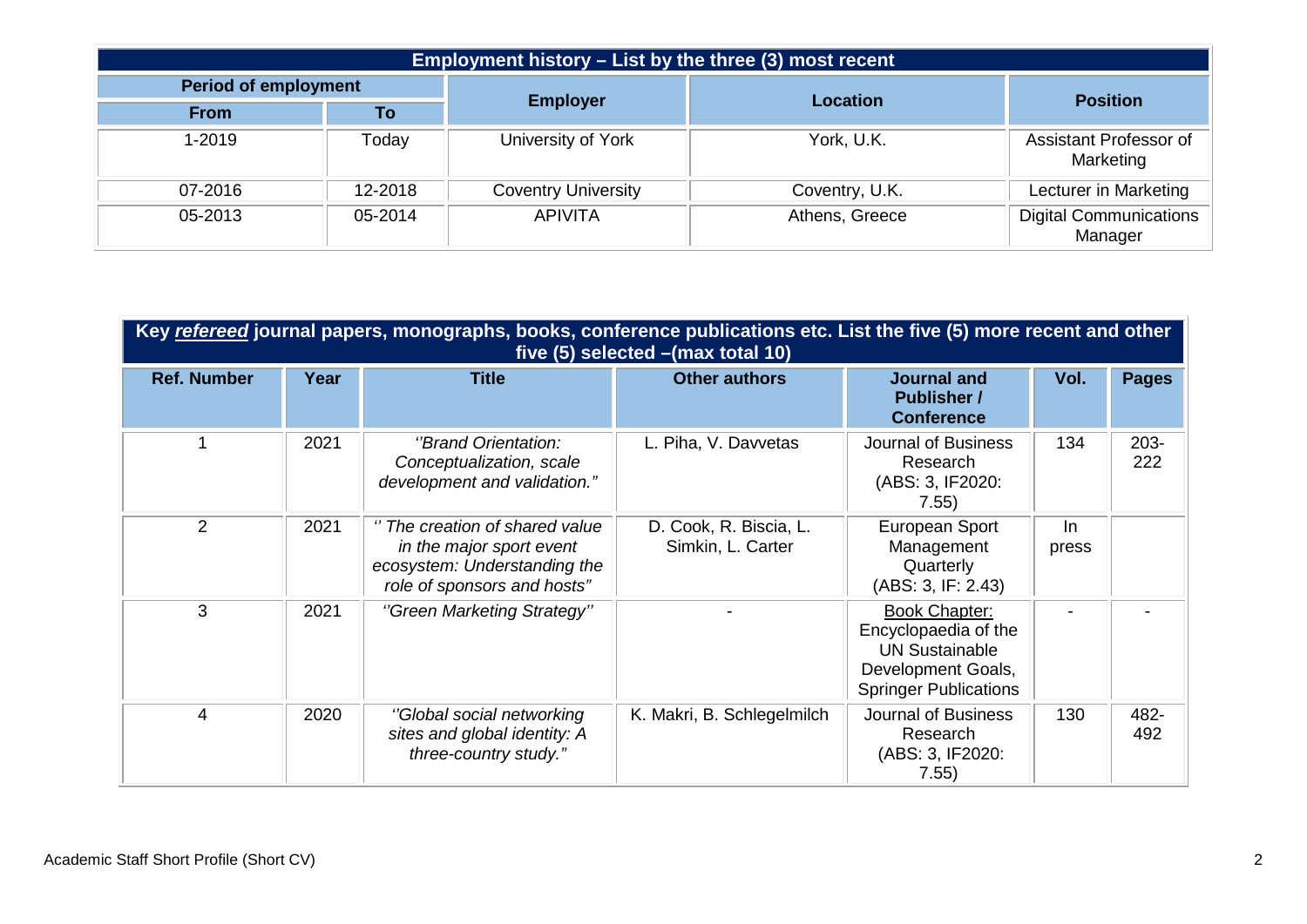| 5 | 2019 | "Global-local consumer<br>identities as drivers of global<br>digital brand usage."                       | K. Makri, B. Schlegelmilch              | International<br><b>Marketing Review</b><br>(ABS: 3, IF: 3.47)                       | 36  | 702-<br>725 |
|---|------|----------------------------------------------------------------------------------------------------------|-----------------------------------------|--------------------------------------------------------------------------------------|-----|-------------|
| 6 | 2019 | "The interplay of strategic and<br>internal green marketing<br>orientation on competitive<br>advantage." | G.J. Avlonitis, M. Carrigan,<br>L. Piha | <b>Journal of Business</b><br>Research<br>(ABS: 3, IF: 4.87)                         | 104 | 623-<br>643 |
|   | 2019 | "Scale development<br>methodology: Reflections from<br>a PhD journey in Marketing."                      |                                         | Κεφάλαιο σε Βιβλίο:<br><b>Research Methods</b><br>Cases,<br><b>SAGE Publications</b> |     |             |
| 8 | 2017 | "Green Marketing Orientation:<br>Conceptualization, scale<br>development and validation."                | G.J. Avlonitis, M. Carrigan             | Journal of Business<br>Research<br>(ABS: 3, IF: 4.87)                                | 80  | 236-<br>246 |
| 9 | 2014 | "The 4 C's of environmental<br>business: Introducing a new<br>conceptual framework."                     | G.J. Avlonitis                          | <b>Social Business</b><br>(ABS:1)                                                    | 4   | 345-<br>360 |

|                    | Exhibitions (where applicable). List the five (5) more recent and other five (5) selected.<br>(max total 10) |              |                              |           |                           |
|--------------------|--------------------------------------------------------------------------------------------------------------|--------------|------------------------------|-----------|---------------------------|
| <b>Ref. Number</b> | <b>Date</b>                                                                                                  | <b>Topic</b> | <b>International / Local</b> | Location* | <b>Role in Exhibition</b> |
|                    |                                                                                                              |              |                              |           |                           |
| $\mathcal{P}$      |                                                                                                              |              |                              |           |                           |
| 3                  |                                                                                                              |              |                              |           |                           |
| 4                  |                                                                                                              |              |                              |           |                           |
| 5                  |                                                                                                              |              |                              |           |                           |
| 6                  |                                                                                                              |              |                              |           |                           |
|                    |                                                                                                              |              |                              |           |                           |
| 8                  |                                                                                                              |              |                              |           |                           |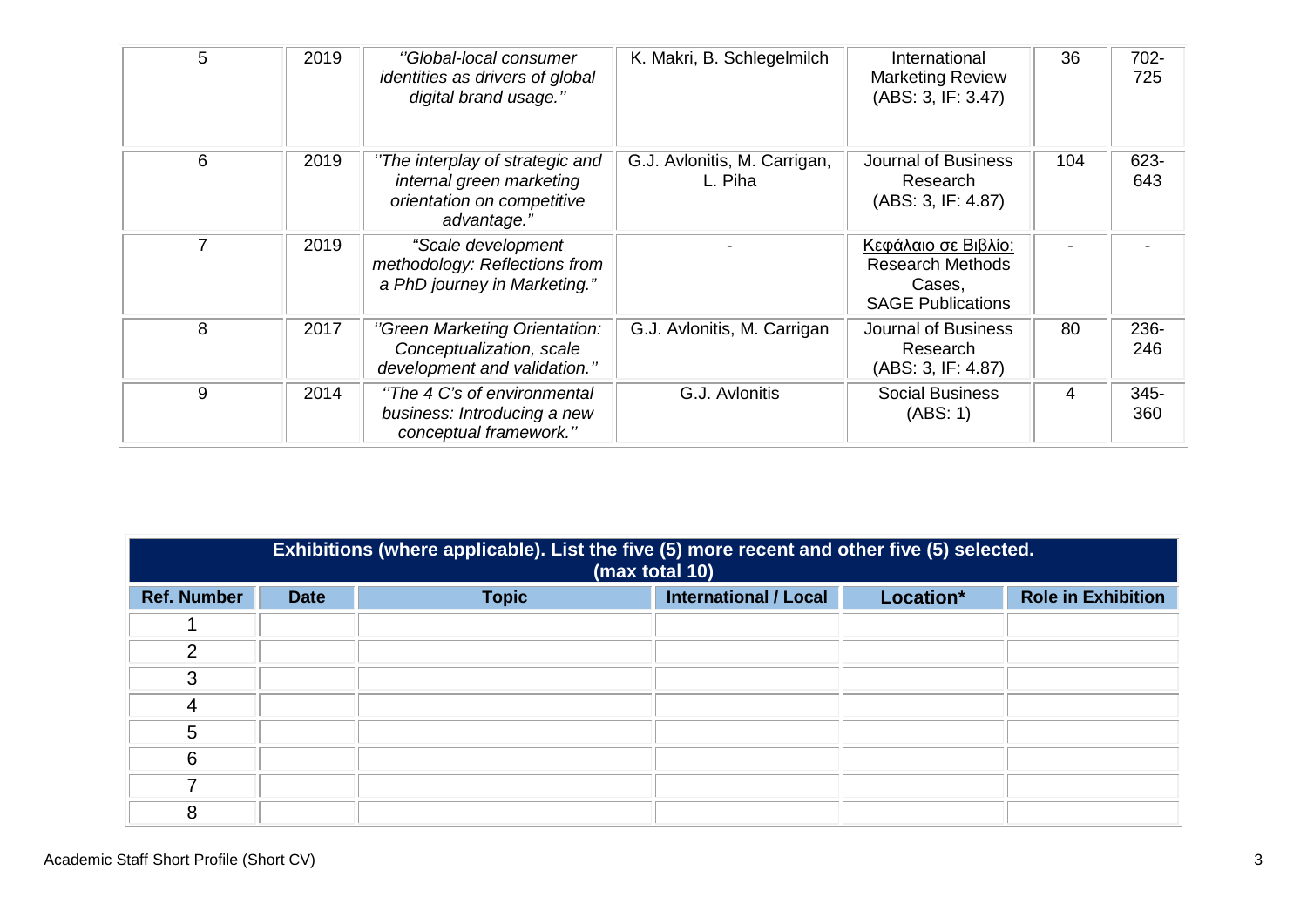\**Specify venue, geographic location etc*

|                       | Research Projects. List the five (5) more recent and other five (5) selected<br>(max total 10) |                                                     |                                                                                              |                                              |  |  |
|-----------------------|------------------------------------------------------------------------------------------------|-----------------------------------------------------|----------------------------------------------------------------------------------------------|----------------------------------------------|--|--|
| Ref.<br><b>Number</b> | <b>Date</b>                                                                                    | <b>Title</b>                                        | <b>Funded by</b>                                                                             | <b>Project Role*</b>                         |  |  |
|                       | 2021                                                                                           | African Agri-Food<br>Knowledge Transfer Partnership | UK Research &<br>Innovation<br>(E224,000)                                                    | Co-Investigator<br>with Prof. Jeff Jia       |  |  |
| 2                     | 2014                                                                                           | Market Research for<br>Hellenic Farming S.A.        | ELKE, Athens<br>University of<br>Economics and<br><b>Business</b><br>(€15,000)               | Co-Investigator<br>with Prof. G.J. Avlonitis |  |  |
| 3                     | 2011                                                                                           | Case Study Development for<br>GAEA S.A.             | Innovation and<br>Entrepreneurship<br>Unit, European<br>Social Research<br>Fund<br>(E10,000) | Co-Investigator<br>with Prof. G.J. Avlonitis |  |  |

*\*Project Role: i.e. Scientific/Project Coordinator, Research Team Member, Researcher, Assistant Researcher, other*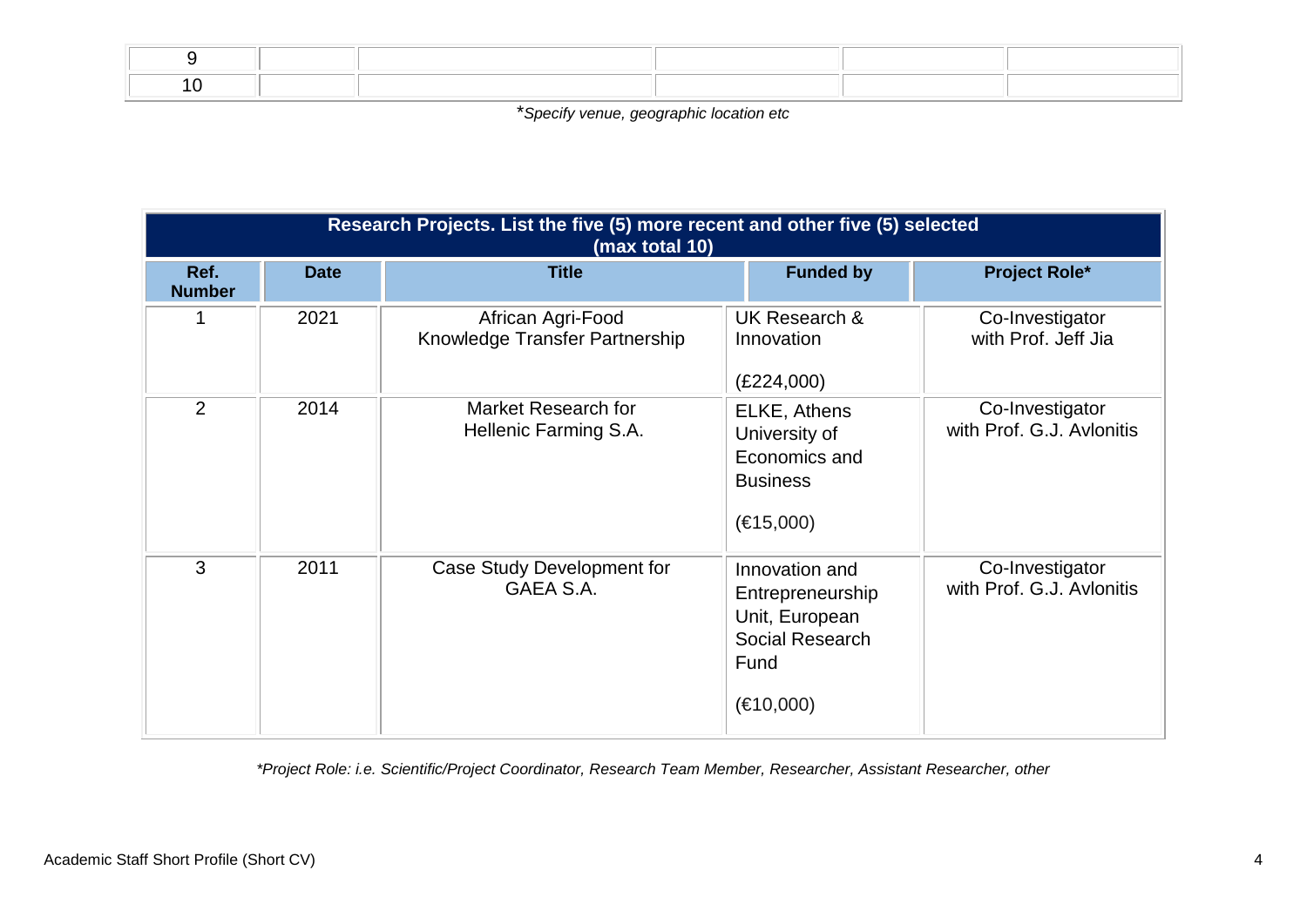|                    | Consulting Services and/or Participation in Councils / Boards/ Editorial Committees.<br>List the five (5) more recent |                     |                                        |                                                                                                                                                                                                                                                                                             |  |  |
|--------------------|-----------------------------------------------------------------------------------------------------------------------|---------------------|----------------------------------------|---------------------------------------------------------------------------------------------------------------------------------------------------------------------------------------------------------------------------------------------------------------------------------------------|--|--|
| <b>Ref. Number</b> | <b>Period</b>                                                                                                         | <b>Organization</b> | <b>Title of Position or Service</b>    | <b>Key Activities</b>                                                                                                                                                                                                                                                                       |  |  |
|                    | 2013-2015                                                                                                             | <b>APIVITA</b>      | Sustainability & CSR<br>Advisor to CEO | Design green marketing<br>strategy for the 5-year<br>business plan (2013-2018)<br>Work closely with the Head<br>of Sustainability Department<br>Representing APIVITA at<br>conferences and events for<br>related sustainability topics.<br>Keynote speaker for internal<br>training events. |  |  |